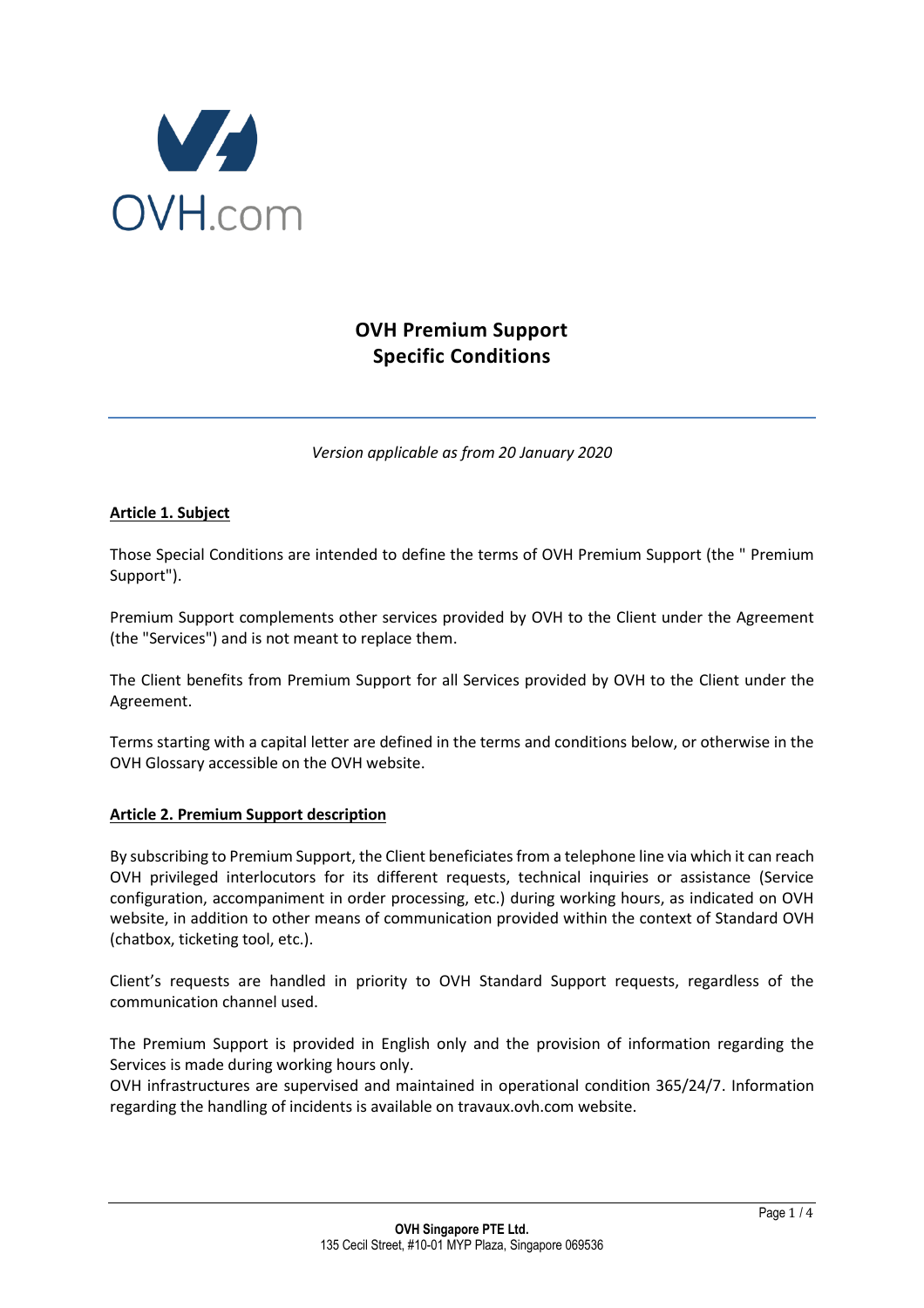Premium Support services are delivered in accordance with the General Terms and Conditions of the Agreement. OVH is subject to an obligation of means.

## **Article 3. Service activation and initial accompaniment**

From the validation of the order of Premium Support, OVH establishes contact with the Client in order to communicate contact details of its privileged interlocutors.

Moreover, a specific communication by email is provided in order to introduce the Client with:

- OVH Manager;
- Different OVH Services (depending on Client's needs);
- Invoicing process.

#### **Article 4. Conditions of use**

#### **4.1 Solicitation procedure**

Each request or Incident Report received as such will result in OVH creating a ticket (or "Incident Ticket") following one of these events: receipt of an email from the Client, validation of the form in the Management Interface, or the proper ending of a phone call with the Client. The Client is immediately informed by email about the creation of the Incident Ticket and its corresponding number.

The Client can access the status and history of his requests and Incident Reports through the Management Interface.

When an Incident is reported, the Client agrees to contact OVH with as much information as possible about the issue so that a proper diagnostic can be carried out.

At the opening of the Incident Ticket, the severity level is qualified by OVH during its handling based on the information communicated by the Client within said Incident Ticket.

| <b>CLASSIFICATION OF SEVERITY LEVELS: S1 TO S5</b> |                                                                    |                                                                                 |                                                                                                             |  |  |
|----------------------------------------------------|--------------------------------------------------------------------|---------------------------------------------------------------------------------|-------------------------------------------------------------------------------------------------------------|--|--|
|                                                    | <b>High</b>                                                        | Medium                                                                          | <b>Low</b>                                                                                                  |  |  |
| <b>URGENCY \ IMPACT</b>                            | Interruption of<br>Service<br>No alternative<br>solution available | Deterioration of<br><b>Service</b><br>Existing alternative via<br>manual action | Nuisance without impact<br>lon Service's<br>performances<br>alternative<br>Existing<br>via<br>manual action |  |  |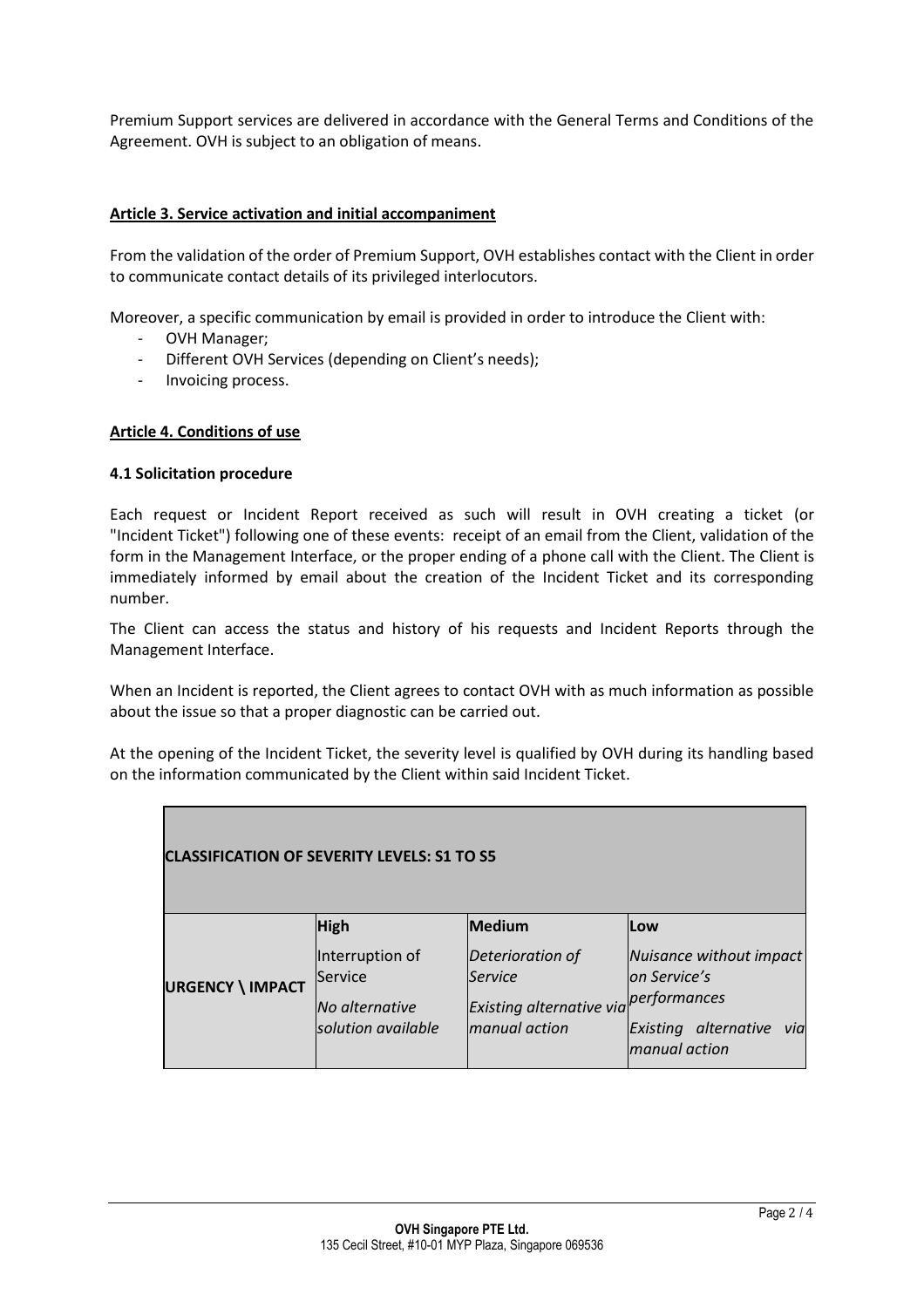| <b>High</b><br>The<br>situation<br>deteriorating at an<br>alarming rate                             | is <sub>S1</sub> | S <sub>2</sub> | S <sub>3</sub> |
|-----------------------------------------------------------------------------------------------------|------------------|----------------|----------------|
| <b>Medium</b><br>The situation is<br>slowly deteriorating<br>over time                              | lS2              | S3             | S4             |
| Low<br>The situation is stable<br>but has a potential <sup>S3</sup><br>for degradation over<br>time |                  | S4             | S5             |

## **4.2 Handling of Incident Management Requests**

If an Incident is reported, the Premium Support team will investigate to identify the root cause of the malfunction and run a diagnostic.

The Client agrees to remain permanently available during the diagnostic and through the resolution of the Incident, notably by providing any additional information needed and running all necessary tests and checks.

Under the Incident Management process, OVH and its Affiliates are specifically authorized by the Client to connect to the Client's hardware or software Services and to perform any operation necessary to prepare the diagnostic.

In the event of an Incident, OVH agrees to provide the Client with operational progress updates.

If OVH determines that its Services are available and in good operational order, or that the incident does not fall under OVH's responsibility, OVH shall inform the Client.

If it has been determined that OVH is responsible for the Incident, OVH shall finalize the diagnostic and work at restoring the availability of the impacted Services.

OVH must carry out the diagnostic by any means, notably based on discussions between the Parties as well as data from the OVH information system (such as login data), which are admissible by express agreement.

#### **4.3 Limitations**

The Client agrees not to abuse Premium Support. OVH reserves the right to refuse to take over requests (with the exception of Incident cases) beyond the limit of twenty (20) monthly contacts. Where this threshold is exceeded, the handling of requests by OVH team may be subject to additional invoicing.